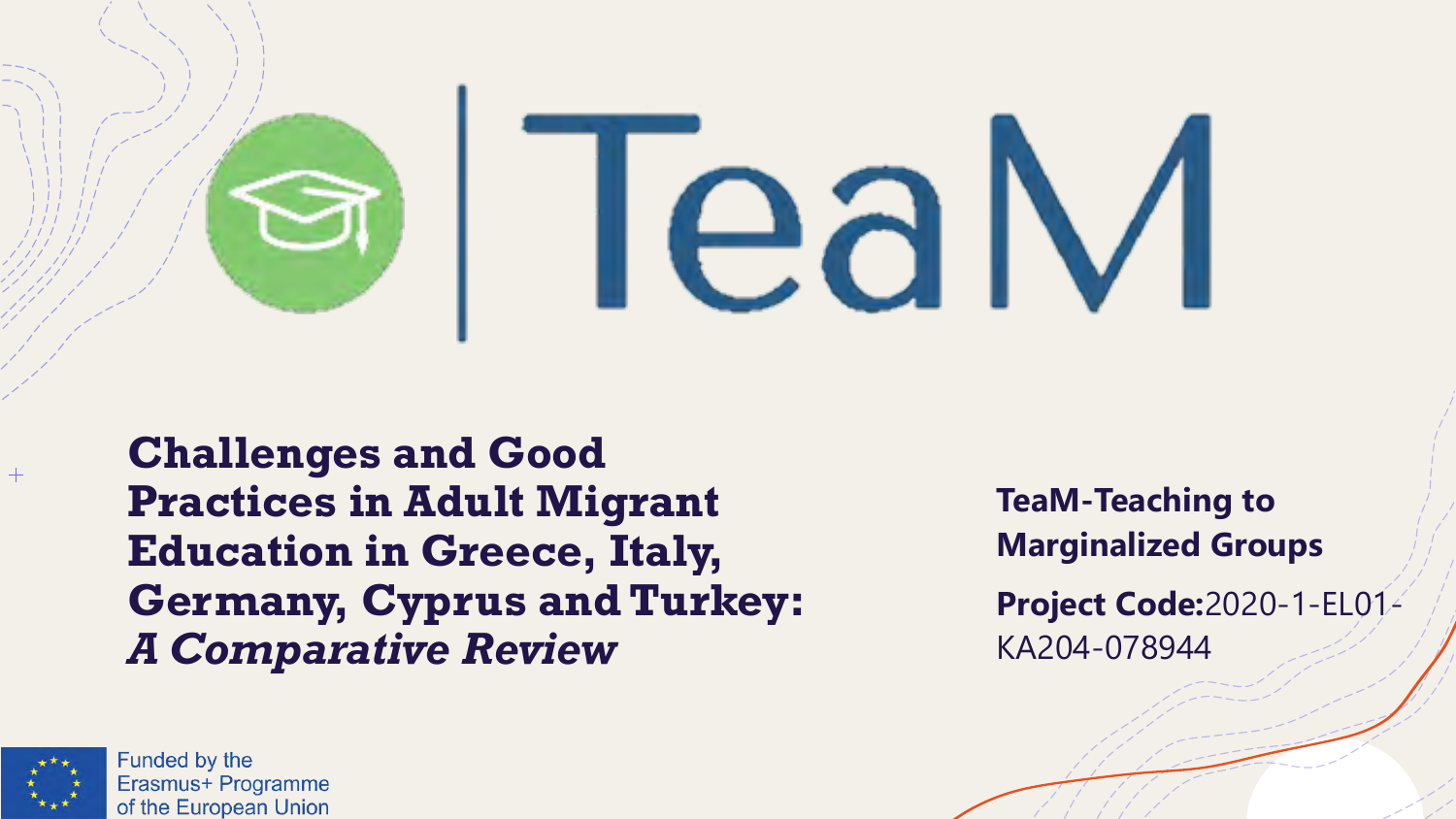# Common Challenges

*High mobility rates of refugee population*

*Illiteracy in L1*

*Lack of training material tailored to the specific needs of refugees and immigrants*

*Lack of guidance for Teachers and a syllabus that covers their learners' needs*

*Refugees and immigrants treated as a homogenous group*

**Insecure legal status, long asylum procedures**

*Predominance of monolingual bias in language teaching*

*Learners with traumatizing experiences*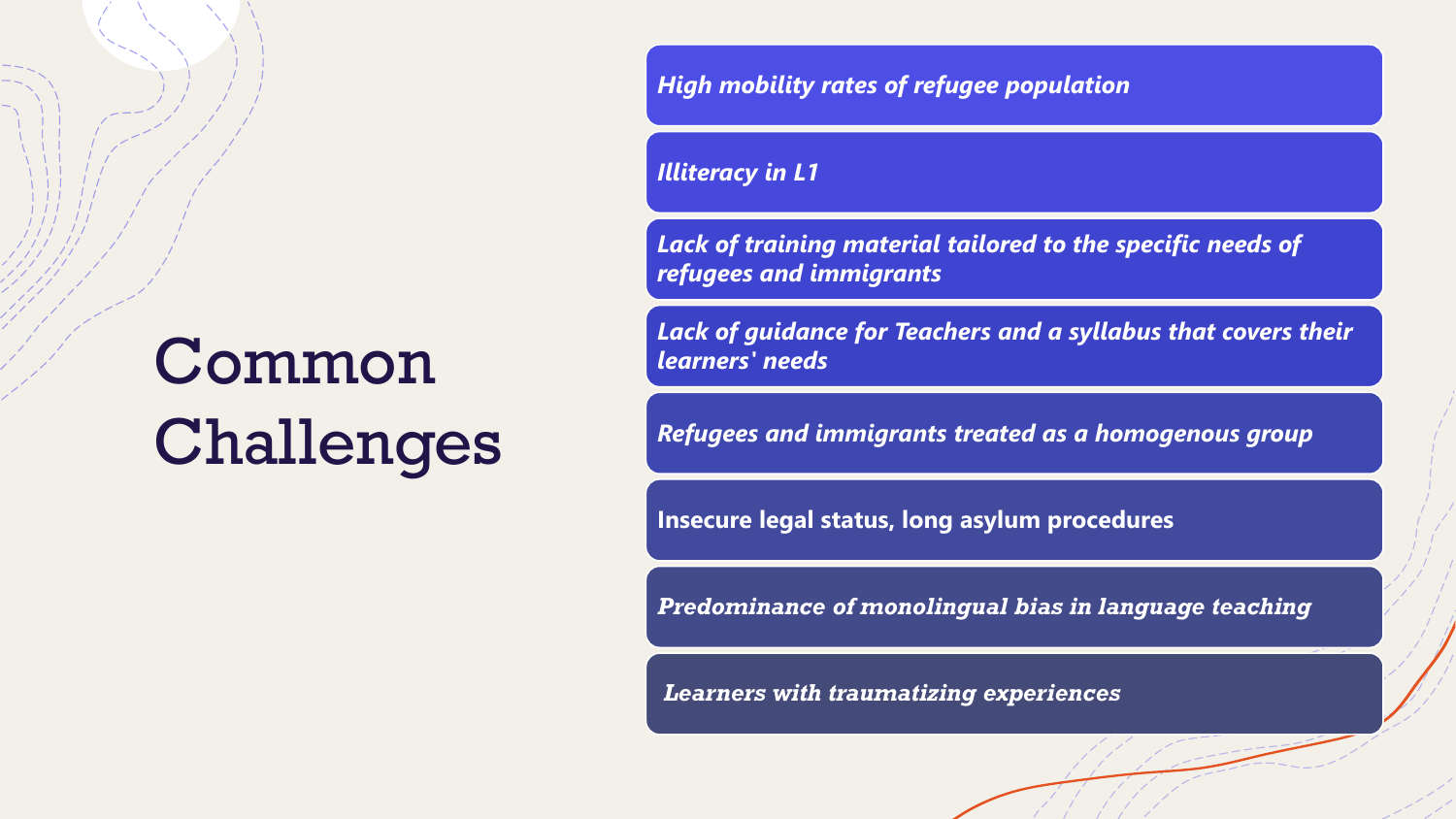# Country Specific Barriers for adult migrant learners- Greece

Greece for many migrants is not the destination country and as such migrants share little to no motivation to learn the language and engage in courses

Lack of infrastructure and systematic research on adult migrant learners

Political instability

Lack of adequate teacher training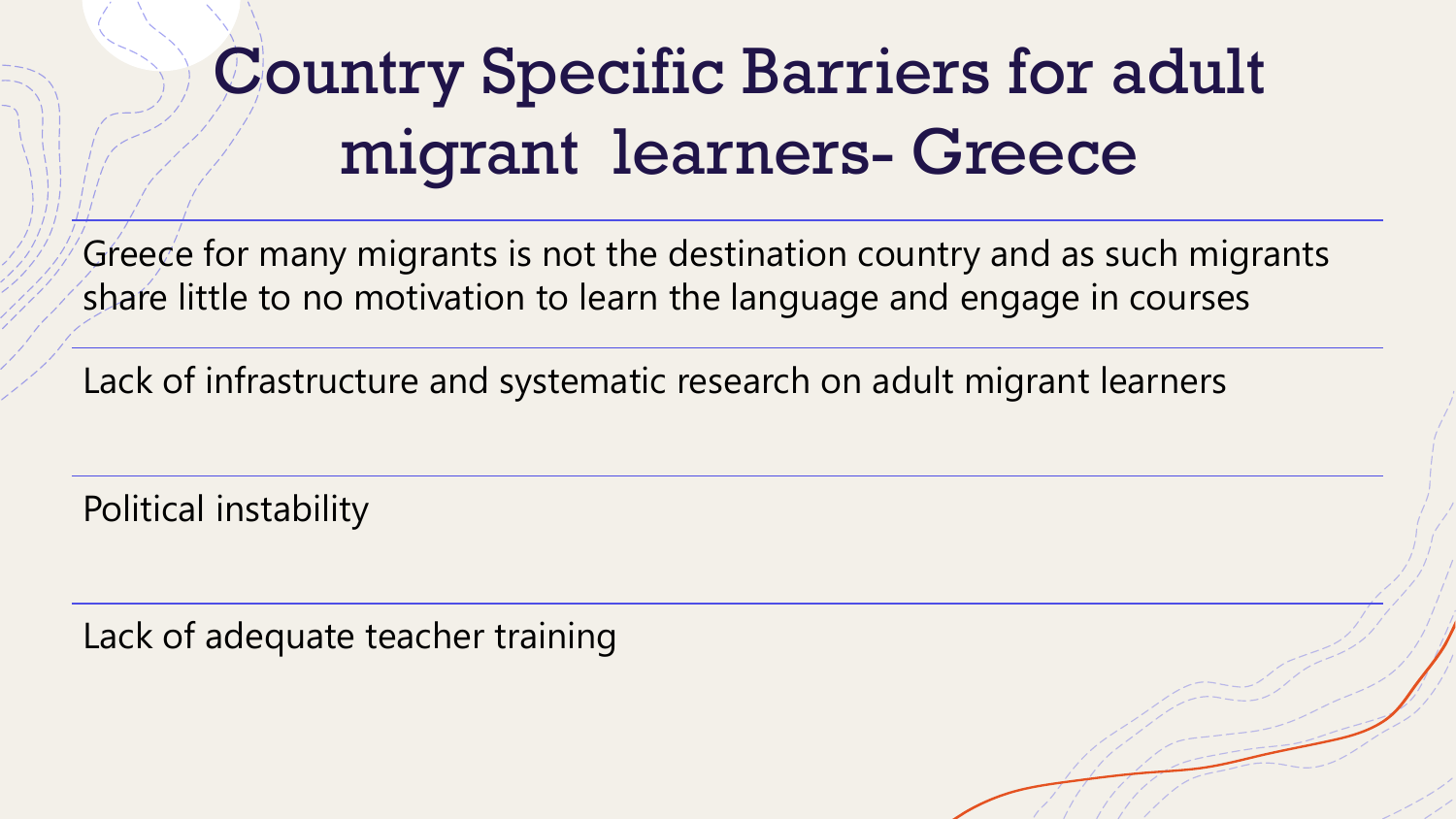# Country Specific Barriers for adult migrant learners- Italy

The language courses are not taking into account the migrants' specific learning needs and lack a practical dimension.*The specific needs of refugee learners have very recently started to be addressed by Italian didactics.*

Language certification processes need to be adapted to migrant language users

Refugees and immigrants do not share the same needs, but are treated the same in language courses

*Teachers thought that the courses provided were not enough to allow the refugee to be able to integrate*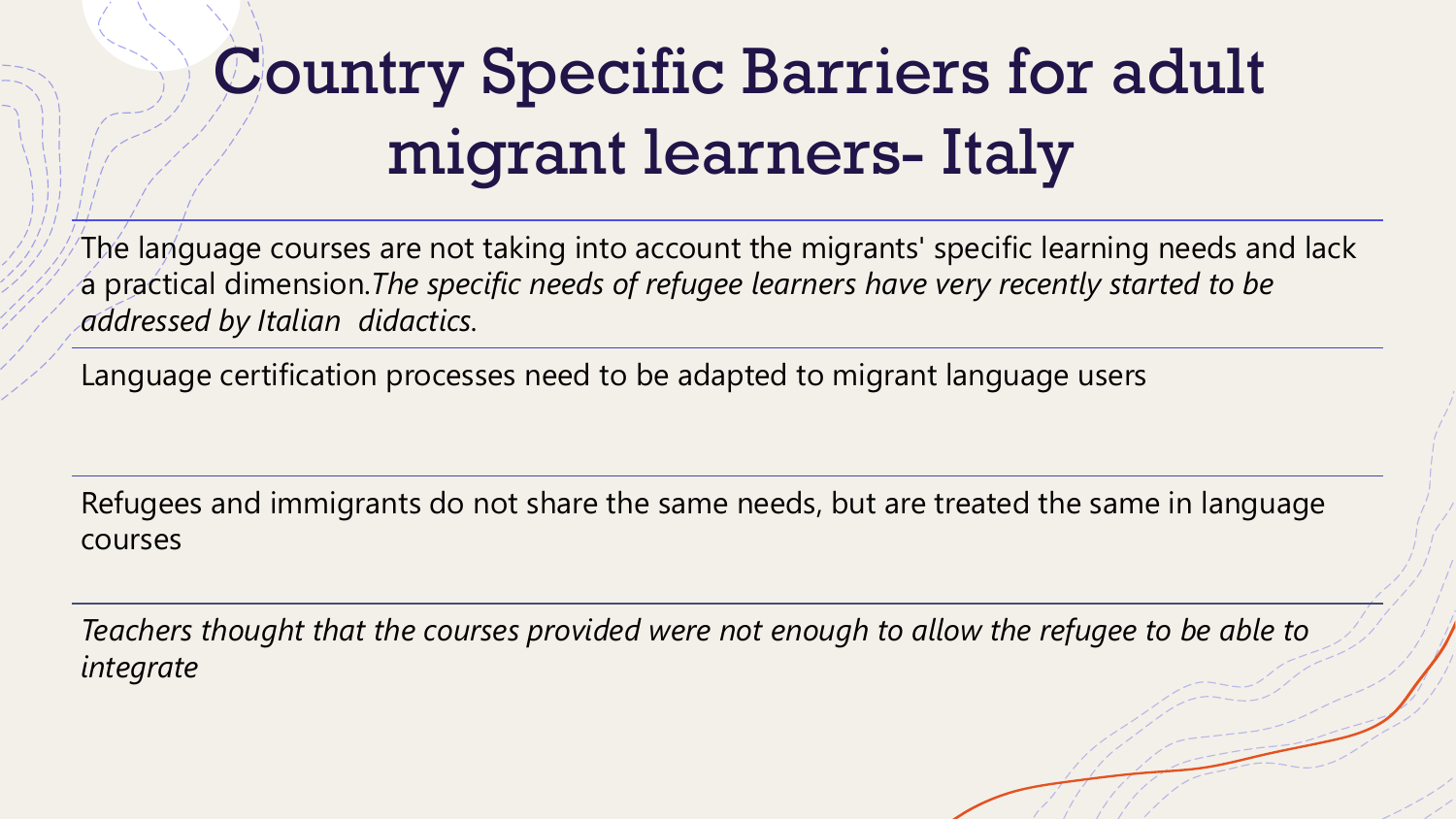## Country Specific Barriers for adult migrant learners-Germany

#### Hegemonic Eurocentric views are propagated and stabilized

- +**Resistance in learning the language.** There is exhibited resistance in learning German. Notably, in a 2019 article it is stated that Germany is phasing a new social problem "*the "Integrationsverweigerer;" literally someone who refuses to integrate, a "Verweigerer" is a "conscientious* objector" or a "refusenik." The principal characteristic of a "Integrationsverweigerer" is that they are not *learning German and the German government is now planning to get tough on the type"*
- + Even for those who do not exhbit resistance and want to learn the language the difficulties they face *impeded their learning process as* **bureaucratic appointments are prioritized over attending language lessons.**

+The language and its structure, grammar, and pronunciation is challenging

*Source:* https://www.open.edu/openlearn/languages/more-languages/linguistics/what-makes-it-hardmigrants-learn-the-language-their-new-home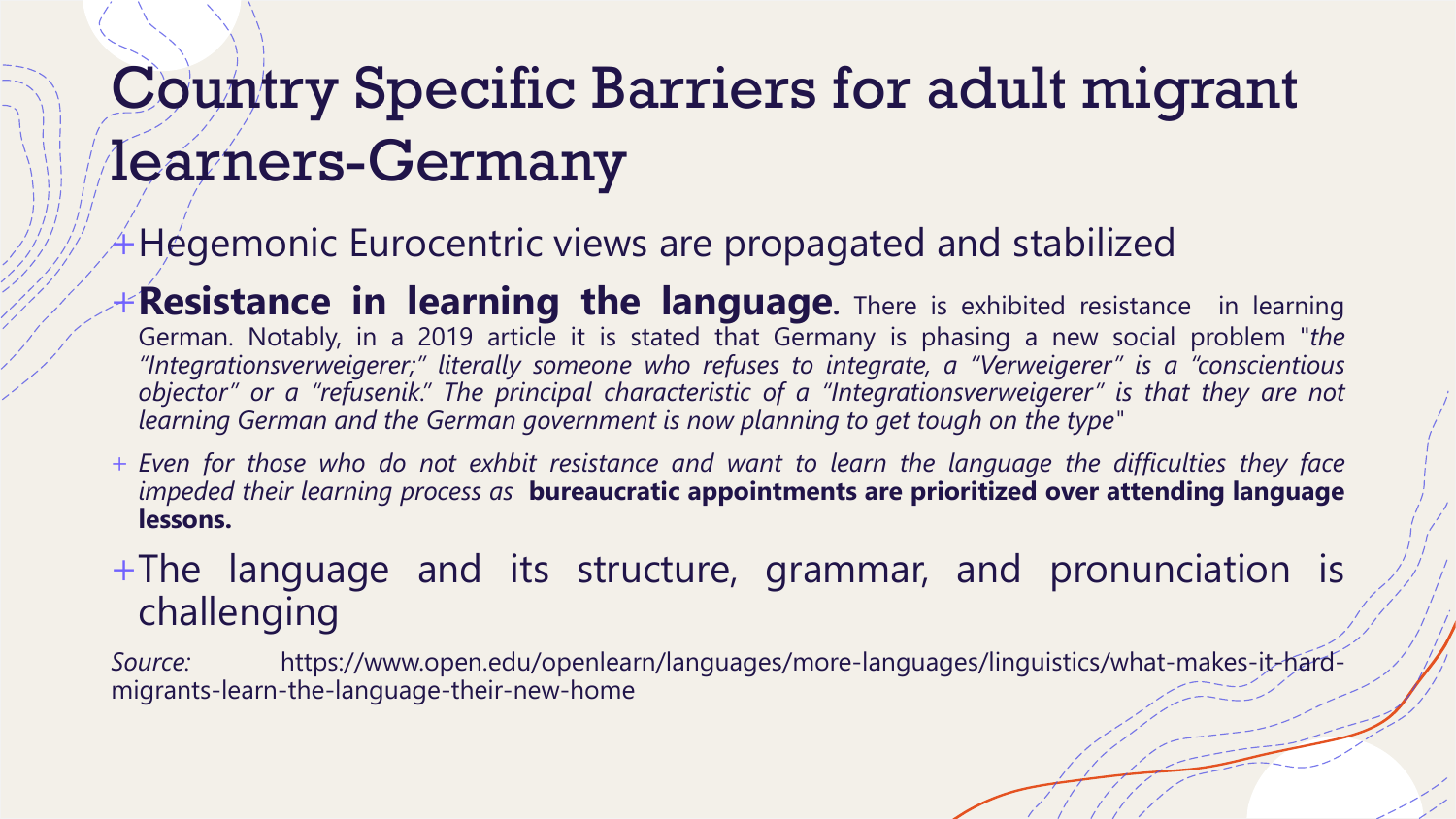### Some food for thought

"The entanglement of hegemonic norms and structures with the pedagogical approach in language courses for migrants and refugees in Austria and Germany needs to be rendered visible. Only then will it be possible to implement pedagogical adult education approaches that resist the violent undercurrent of civilising discourses, which beset even the most well-meaning of attitudes. Migration discourses are an integral part of hegemonic ideologies that aim to produce 'useful migrants' and thus stabilise the status quo of actual power relations. Migration regimes can perfectly be detected and deeply analysed in language courses as contact zones as a continuation of imperialism. Migrants and refugees represent here the other, meanwhile teachers and institutional staff represent the predominant society" (Heinemann, 2017,p.192)

Heinemann, A.M. B. (2017). The making of 'good citizens': German courses for migrants and refugees*, Studies in the Education of Adults, 49,*(2), 177-195. https://doi.org/10.1080/02660830.2018.1453115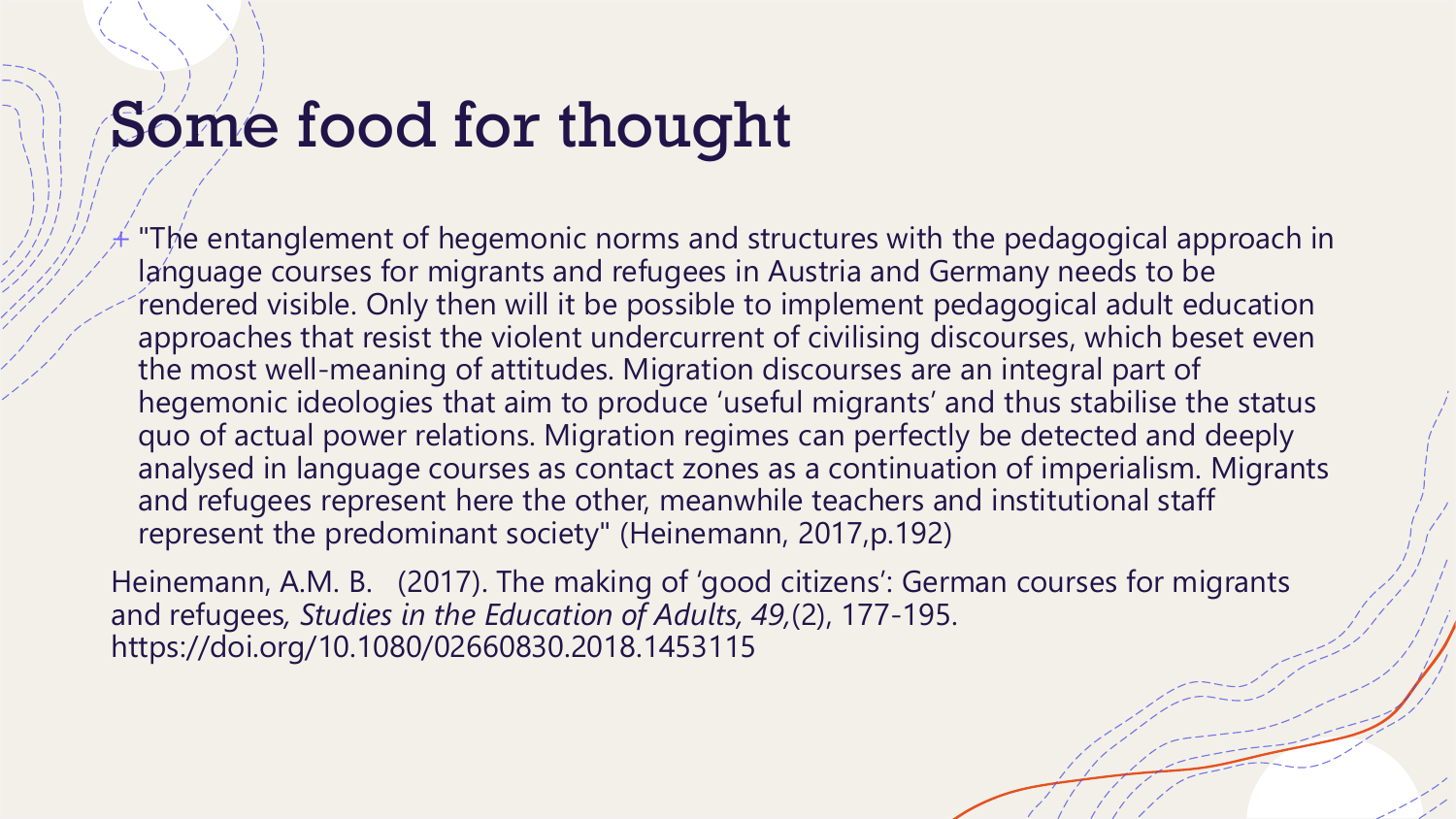# Country Specific Barriers for adult migrant learners- Cyprus

*The Republic of Cyprus views asylum seekers and refugees as guest workers, i.e. people who are not there to stay. This affects both the design and the implementation of language training in Cyprus*

*Predominance of monolingual bias in language courses*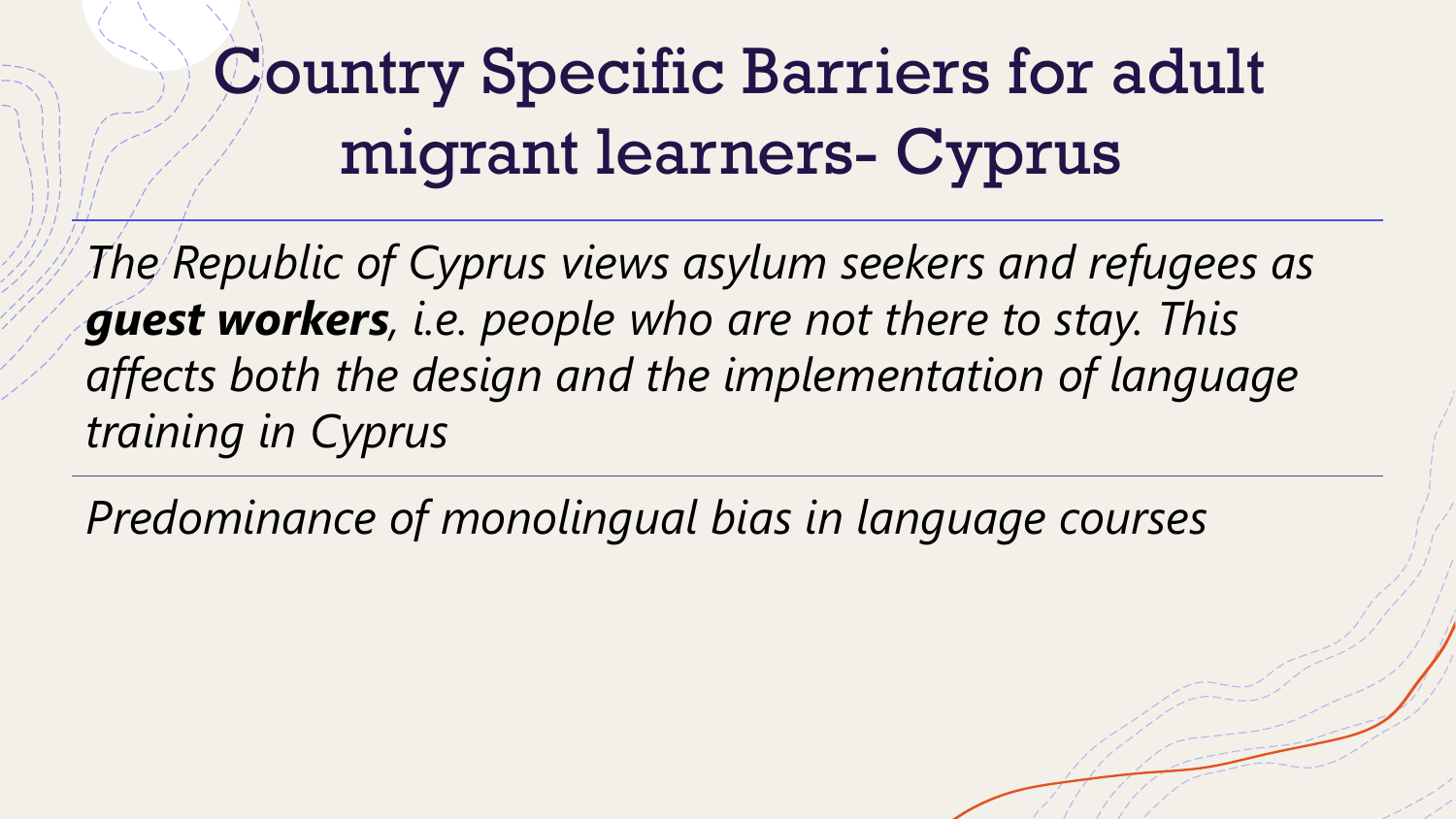## Country Specific Barriers for adult migrant learners- Turkey

- +*Educational sciences currently neglect refugee education (Beltekin, 2016)*
- +*"A holistic social sciences perspective that includes international law and policy fields is required "(Beltekin, 2016)*

*Beltekin, N. (2016). Turkey's progress toward meeting refugee education needs: The example of Syrian refugees. Eurasian Journal of Educational Research, 66, 175-190. http://dx.doi.org/10.14689/ejer.2016.66.10*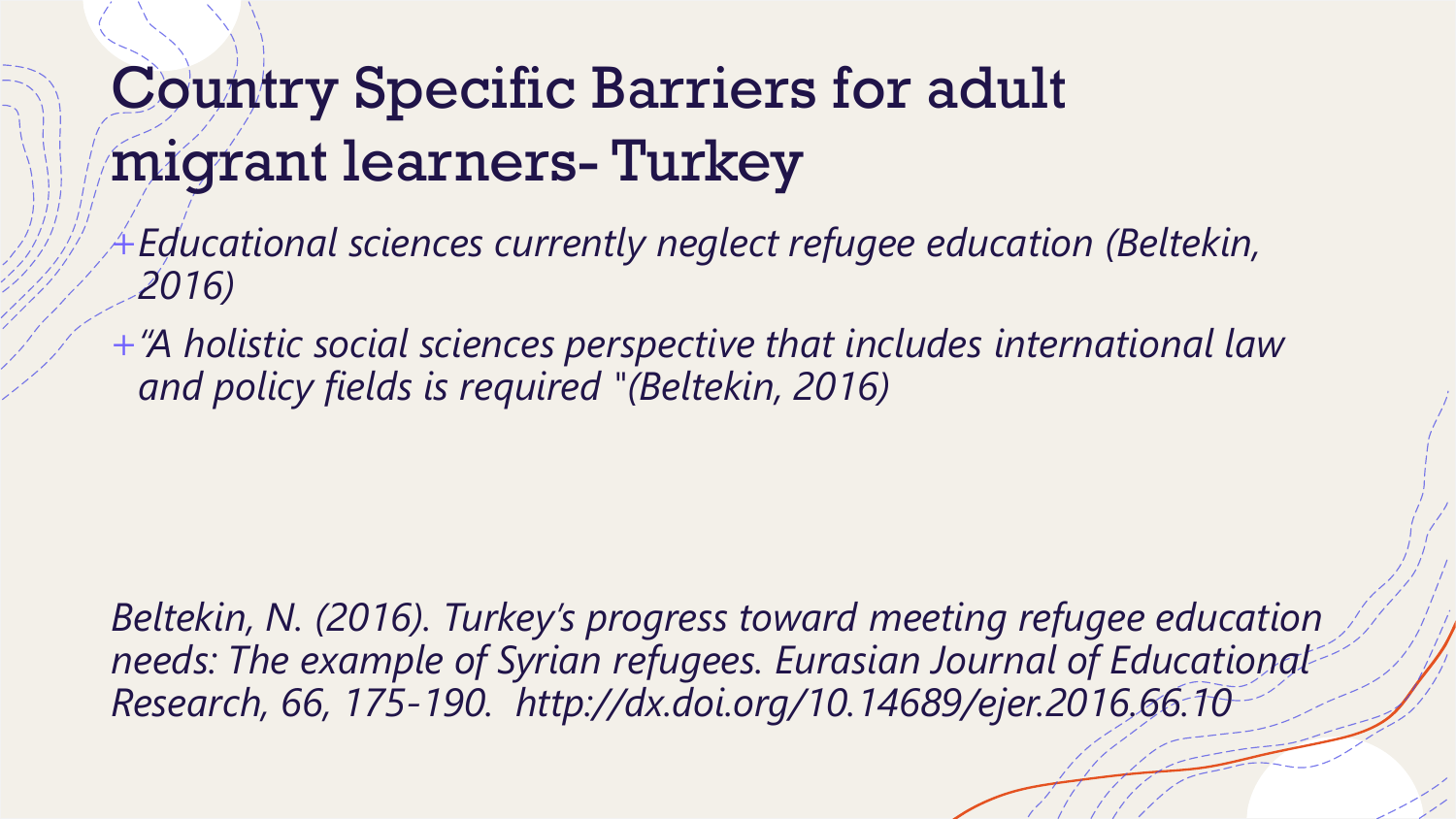#### Initiative and Actions

*The toolkit that has been developed by the Council of Europe in the context of the "Linguistic Integration of Adult Migrants - LIAM" project, aiming at providing assistance to organizations and volunteers working with refugees, is of tremendous importance.*

In Greece, Greece National Education Sector Working Group (ESWG) (2016) and *Athens Open Schools (2016-2019).*

*In GERMANY , Hamburg and Berlin have established support programmes for the professional integration of refugee teachers.*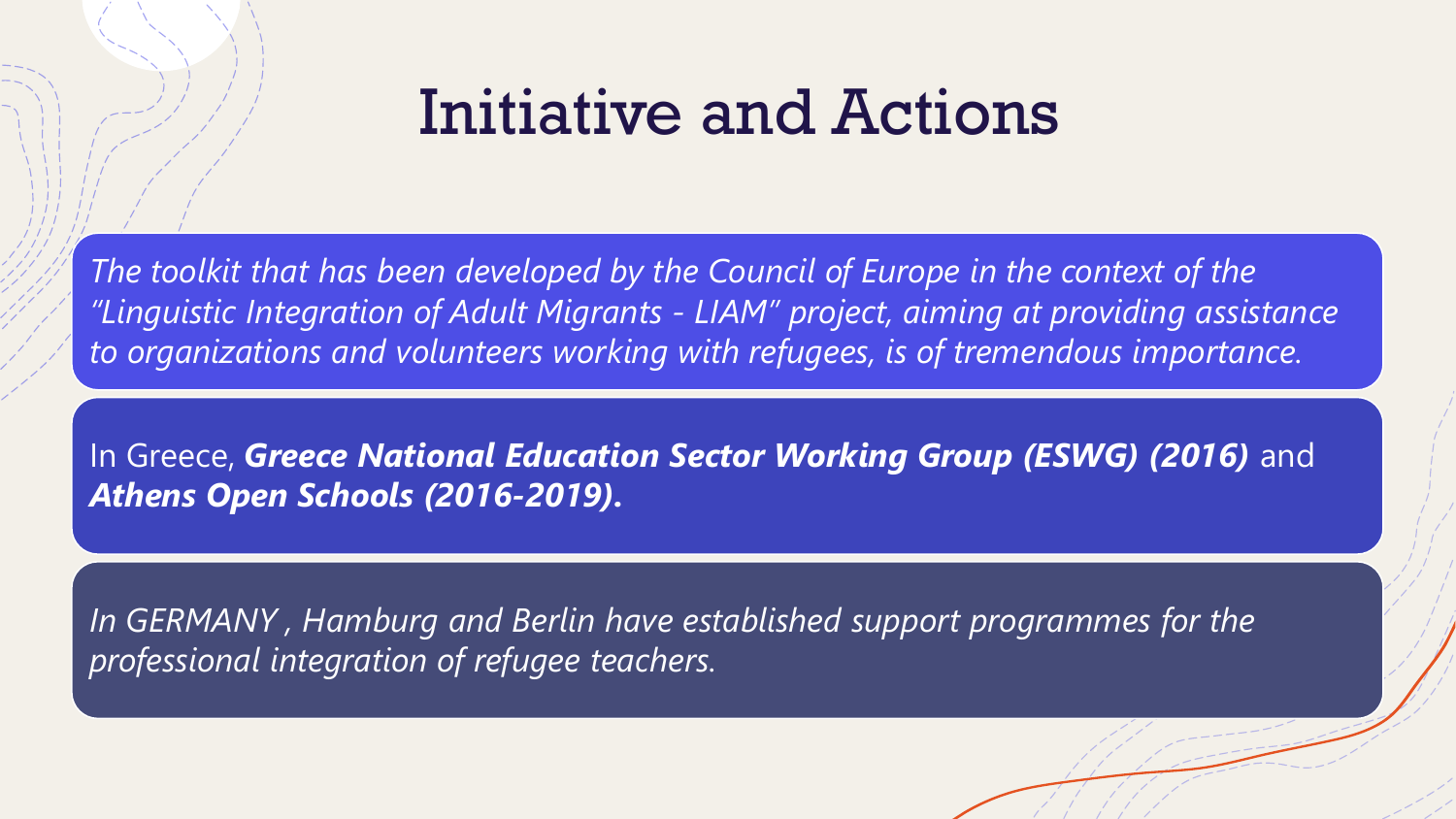#### Suggested Teaching Approaches

#### The Communicative Approach

The Constructivist Approach

*Experiential Methods to learning*

*Translanguaging*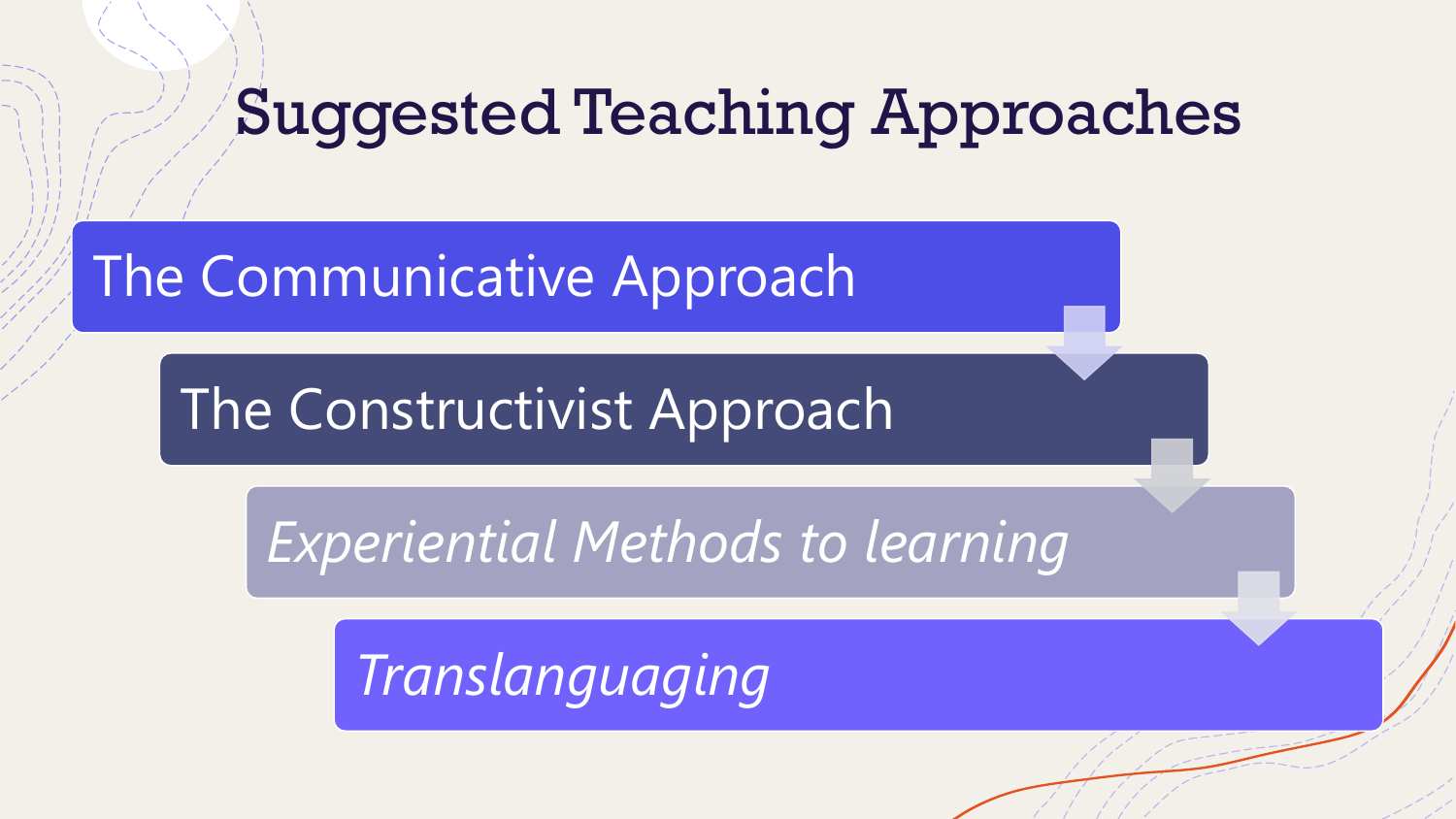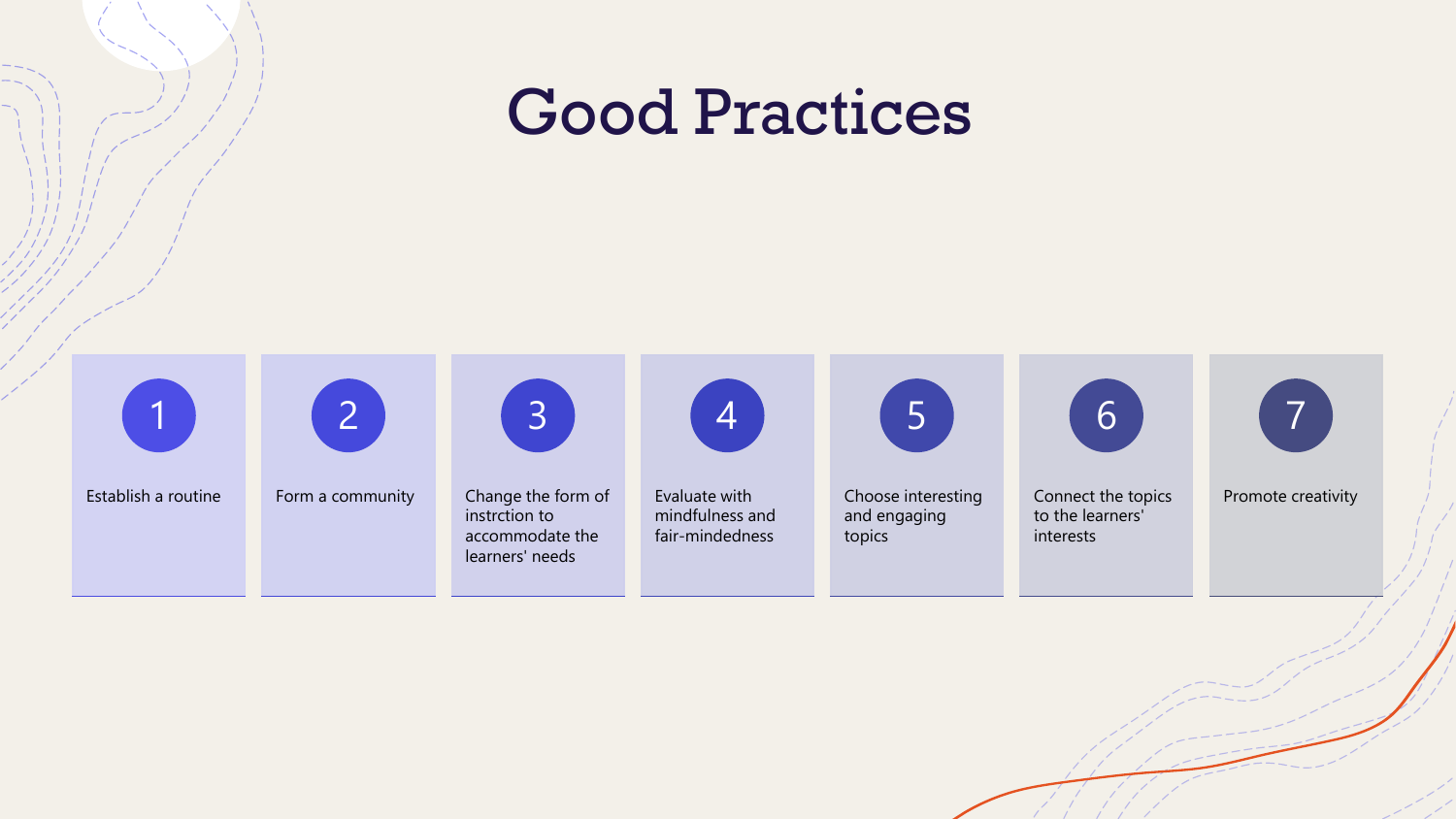## Suggestions

- + **Integrated classes**Both illiterate and educated learners as well as both newcomers and those who've been living in Greece for some time were included in the same classes which showed good results in the learning process
- + **Focus on the languages the learners speak** (employ Translanguaging)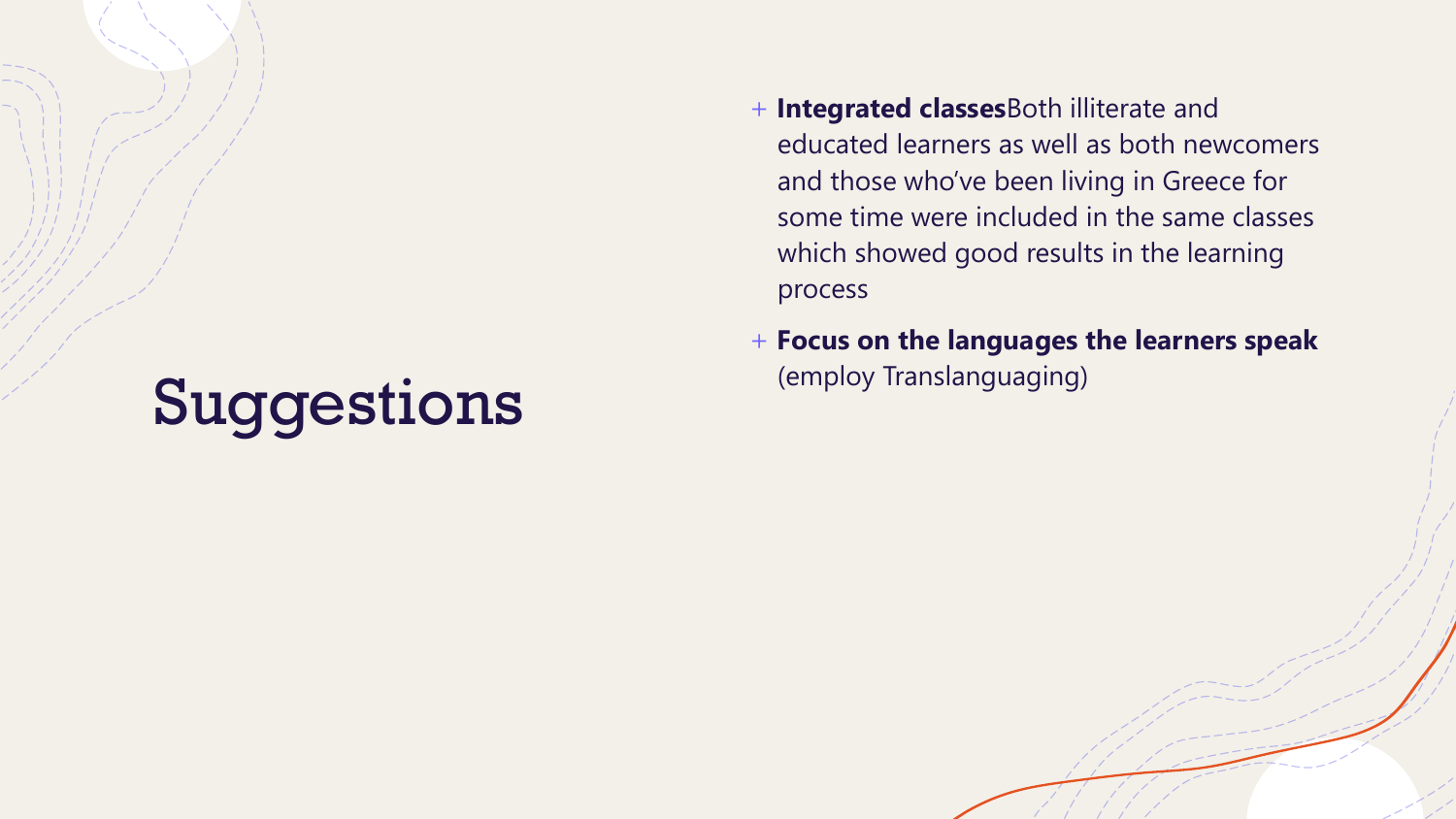## Do's for Trainers



Practice Active Listening



Speak as clearly and slowly as possible. When required, reiterate the information. Take into account the tone of your words, as well as any indicated or unsaid connotations.

Communicate in a considerate manner. Provide honest comments while taking into account and respecting the sentiments and responses of others*.*



Use both open-ended and closeended questions to get information.



Make time to focus on feelings and emotions and reflect.





Be open to criticism



Make yourself available to the learners after the teaching session has ended so that learners can approach you and discuss any issues that may have arisen during the session.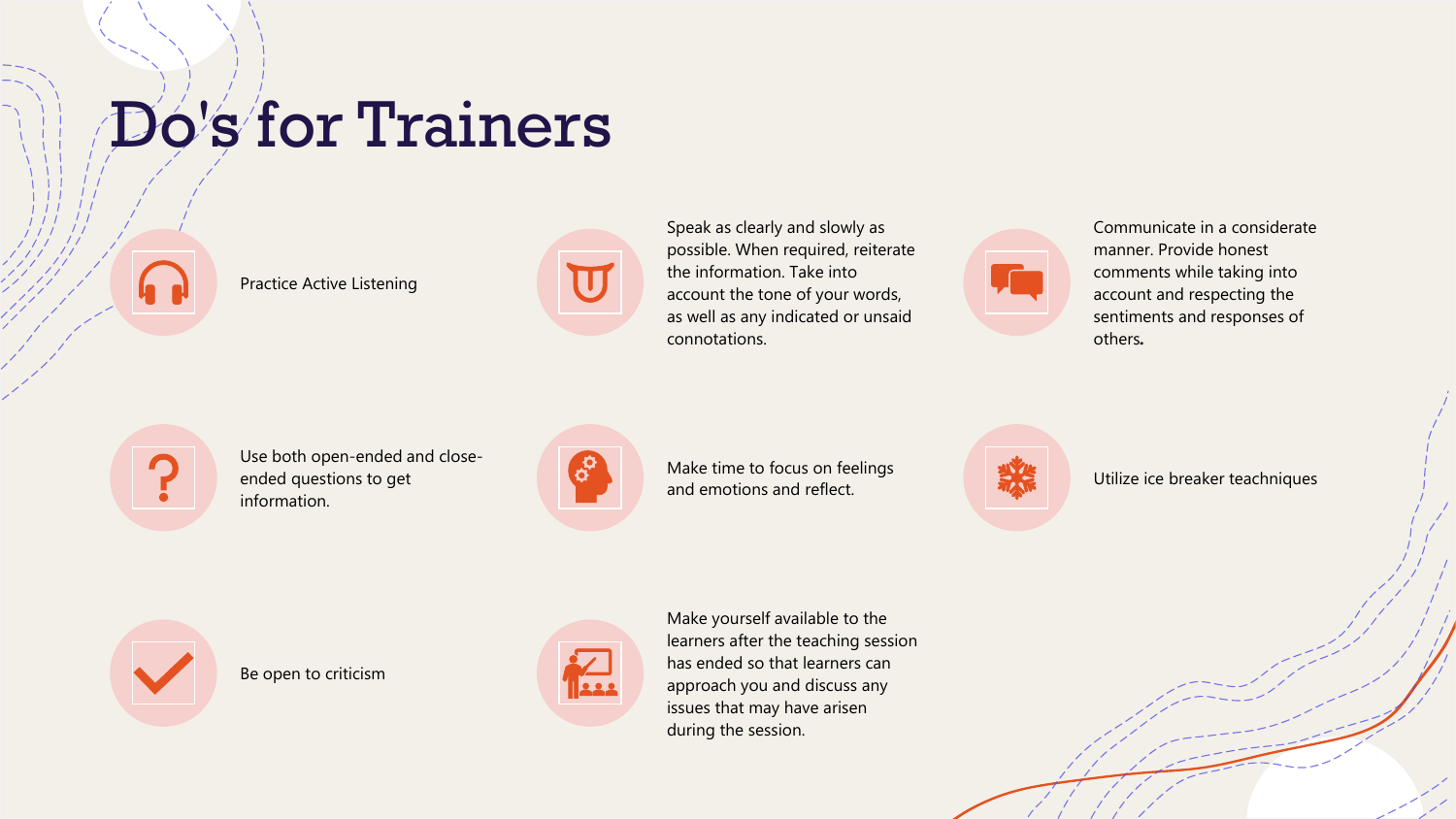### Don'ts for Trainers